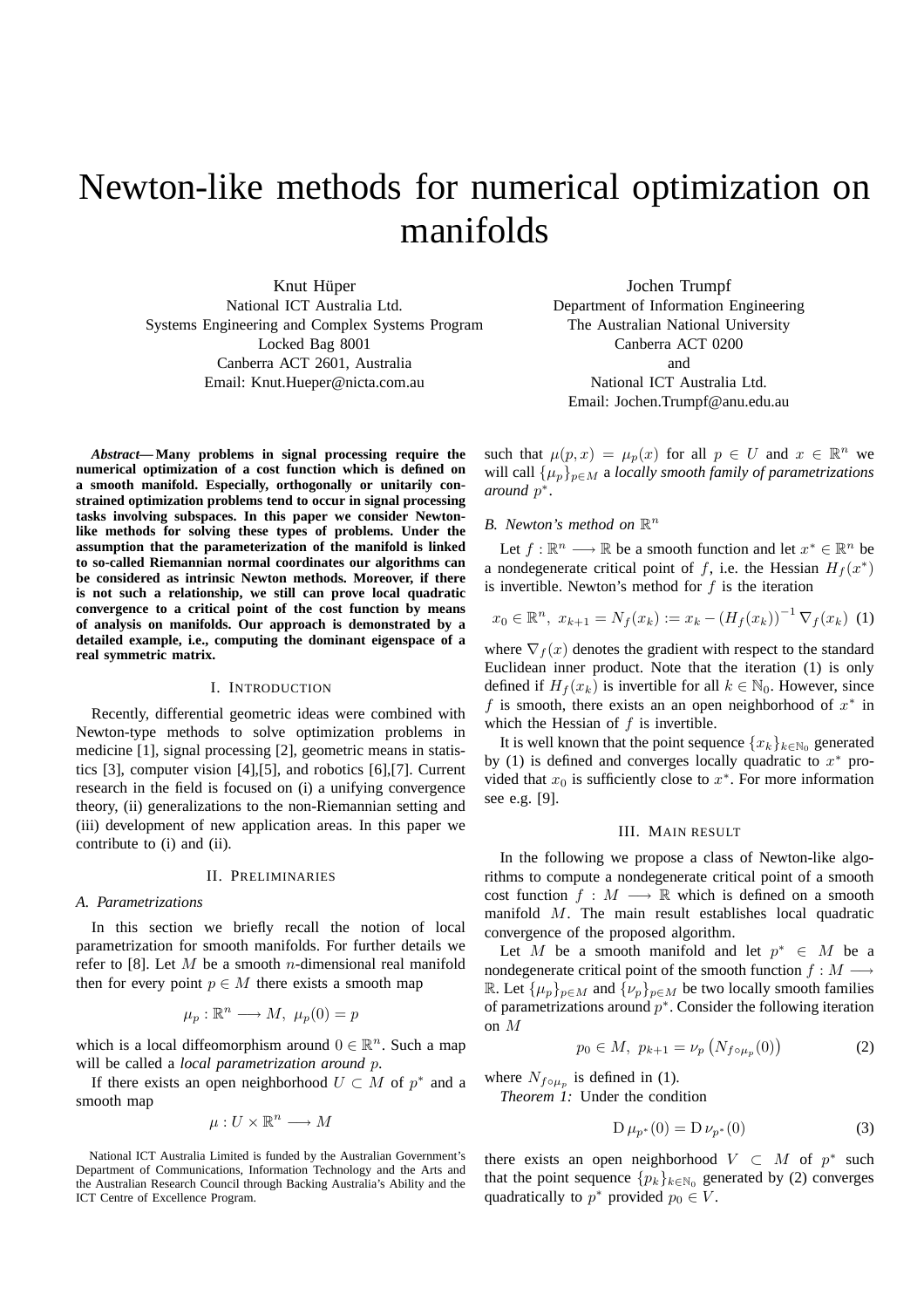*Proof:* Let  $\mu, \nu : U \times \mathbb{R}^n \longrightarrow M$  be smooth and such that  $\mu(p, x) = \mu_p(x)$  and  $\nu(p, x) = \nu_p(x)$  for all  $p \in U$  and  $x \in \mathbb{R}^n$ , where U is a neighborhood of  $p^*$ .

In the following we compute the derivative of the algorithm map

$$
s: M \longrightarrow M, \ p \mapsto \nu\left(p, -\left(H_{f \circ \mu(p,\cdot)}(0)\right)^{-1} \nabla_{f \circ \mu(p,\cdot)}(0)\right)
$$

at  $p^*$ .

Let  $h \in T_{p^*}M$  then

$$
D_1 \nu \left( p^*, - \left( H_{f \circ \mu(p^*, \cdot)}(0) \right)^{-1} \nabla_{f \circ \mu(p^*, \cdot)}(0) \right) h
$$
  
= 
$$
D_1 \nu(p^*, 0) h = h
$$
 (4)

where the first equality holds since  $p^*$  is a critical point of f. Furthermore, we have using the standard Euclidean inner product  $\langle \cdot, \cdot \rangle$  on  $\mathbb{R}^n$ 

$$
\langle \nabla_{f \circ \mu(p,\cdot)}(0), x \rangle = D f(p) D_2 \mu(p,0) x
$$

for all  $p \in U$  and  $x \in \mathbb{R}^n$ , and hence by differentiating with respect to p at  $p^*$ 

$$
\left\langle D_p\left(\nabla_{f\circ\mu(p^*,\cdot)}(0)\right)h,x\right\rangle = D^2 f(p^*)(D_2 \mu(p^*,0)x,h)
$$

for all  $x \in \mathbb{R}^n$  and  $h \in \mathrm{T}_{p^*}M$  where the second term of the product rule vanishes because  $p^*$  is critical. For

$$
x = (H_{f \circ \mu(p^*,.)}(0))^{-1} y
$$
 and  $h = D_2 \mu(p^*,0)z$ ,

where  $y, z \in \mathbb{R}^n$  are arbitrary, we get using the symmetry of the Hessian and its inverse

$$
\langle \left( H_{f \circ \mu(p^*,\cdot)}(0) \right)^{-1} D_p \left( \nabla_{f \circ \mu(p^*,\cdot)}(0) \right) D_2 \mu(p^*,0) z, y \rangle
$$
  
= D<sup>2</sup> f(p^\*)(D<sub>2</sub> \mu(p^\*,0) (H<sub>f \circ \mu(p^\*,\cdot)}(0))^{-1} y, D\_2 \mu(p^\*,0) z)  
= \langle H\_{f \circ \mu(p^\*,\cdot)}(0) (H\_{f \circ \mu(p^\*,\cdot)}(0))^{-1} y, z \rangle  
= \langle z, y \rangle</sub>

for all  $y, z \in \mathbb{R}^n$ . The next to last equality follows from

$$
\langle H_{f \circ \mu(p^*,\cdot)}(0)u, v \rangle = \mathcal{D}^2 f(p^*) \left( \mathcal{D}_2 \mu(p^*, 0)u, \mathcal{D}_2 \mu(p^*, 0)v \right)
$$
  
for all  $u, v \in \mathbb{R}^n$ . We conclude using  $z = (\mathcal{D}_2 \mu(p^*, 0))^{-1}h$ 

$$
\left(H_{f \circ \mu(p^*,\cdot)}(0)\right)^{-1} \mathcal{D}_p\left(\nabla_{f \circ \mu(p^*,\cdot)}(0)\right) h = (\mathcal{D}_2 \,\mu(p^*,0))^{-1} h
$$

and hence using (4) and condition (3)

$$
D s(p^*) = h - D_2 \nu(p^*, 0) (D_2 \mu(p^*, 0))^{-1} h = 0
$$

where the second term of the product rule in the second summand vanishes since  $p^*$  is a critical point.

Now the result follows from a Taylor expansion of s around  $p^*$ .

A few remarks are in order. Geometrically, algorithm (2) does the following. The current iteration point  $p_k$  is pulled back to Euclidean space via the local parametrization  $\mu_{p_k}$ around  $p_k$ , then one Euclidean Newton step is performed for the function expressed in local coordinates, followed by a projection back onto the manifold using the local parametrization  $\nu_{p_k}$  around  $p_k$ .

In the case of a Riemannian manifold  $M$  and for the special choice  $\{\mu_p\}_{p \in M} = {\{\nu_p\}}_{p \in M}$ , both Riemannian normal coordinates (cf. [10]), algorithm (2) is precisely the so-called Newton method along geodesics of D. Gabay [11], more recently also referred to as the intrinsic Newton method.

M. Shub [12] discusses a Newton method to compute a zero of a smooth vector field on a smooth manifold endowed with a connection. His algorithm allows for smooth projections from the tangent bundle which have derivative equal to the identity at the base point. In the case of a gradient vector field on a Riemannian manifold endowed with the Levi-Civita connection, Shub's algorithm coincides with ours when  $\{\mu_p\}_{p \in M}$  are Riemannian normal coordinates.

In [13],[14] the Newton method along geodesics of [11] was rediscovered and variants with different projections were proposed. However, the convergence proofs given do not apply to this more general situation, except for one particular case where the algorithm obtained coincides with the classical Rayleigh quotient iteration on the sphere.

P.-A. Absil et al. [15] further discuss the Newton method along geodesics and derive a cubic convergence result.

J.H. Manton [2] proposes a similar algorithm for a specific cost function on a specific manifold, but gives no convergence proof.

# IV. APPLICATION

In the sequel we apply algorithm (2) in order to compute the dominant eigenspace of a real symmetric matrix.

#### *A. Problem formulation*

Let  $N \in \mathbb{R}^{n \times n}$  be a symmetric matrix, i.e.  $N = N^{\top}$ . Let  $\lambda_1 \geq \cdots \geq \lambda_k > \lambda_{k+1} \geq \cdots \geq \lambda_n$  be the eigenvalues of N. The *k*-dimensional dominant eigenspace  $V_N$  of N is the subspace of  $\mathbb{R}^n$  spanned by the eigenvectors corresponding to the k largest eigenvalues  $\lambda_1, \ldots, \lambda_k$ . The requirement  $\lambda_k$  $\lambda_{k+1}$  makes this subspace unique.

The problem we want to solve is given  $N$ , how to compute a basis for  $\mathcal{V}_N$ .

## *B. The Graßmann manifold*

Since our objective is to compute a certain  $k$ -dimensional subspace of  $\mathbb{R}^n$ , the natural manifold to consider is the *Graßmann manifold*  $G(k, n)$  of all k-dimensional subspaces of  $\mathbb{R}^n$ . This manifold can be considered as a quotient manifold of the *Stiefel manifold*  $\text{St}(k, n)$  of all matrices  $X \in \mathbb{R}^{n \times k}$  with  $X^{\top} X = I_k$  with respect to the right action

$$
\phi: \operatorname{St}(k, n) \times \operatorname{O}(k) \longrightarrow \operatorname{St}(k, n), \ (X, Q) \mapsto X \cdot Q \tag{5}
$$

of the *orthogonal group*  $O(k)$  of all matrices  $Q \in \mathbb{R}^{k \times k}$  with  $Q^{\top}Q = I_k$  (see e.g. [16]). We denote an element of  $G(k, n)$ by [X], meaning the equivalence class of  $X \in St(k, n)$ with respect to the equivalence relation generated by (5). The columns of  $X$  can be thought of as an orthogonal basis of a  $k$ -dimensional subspace, where the action  $(5)$  describes an orthogonal change of basis.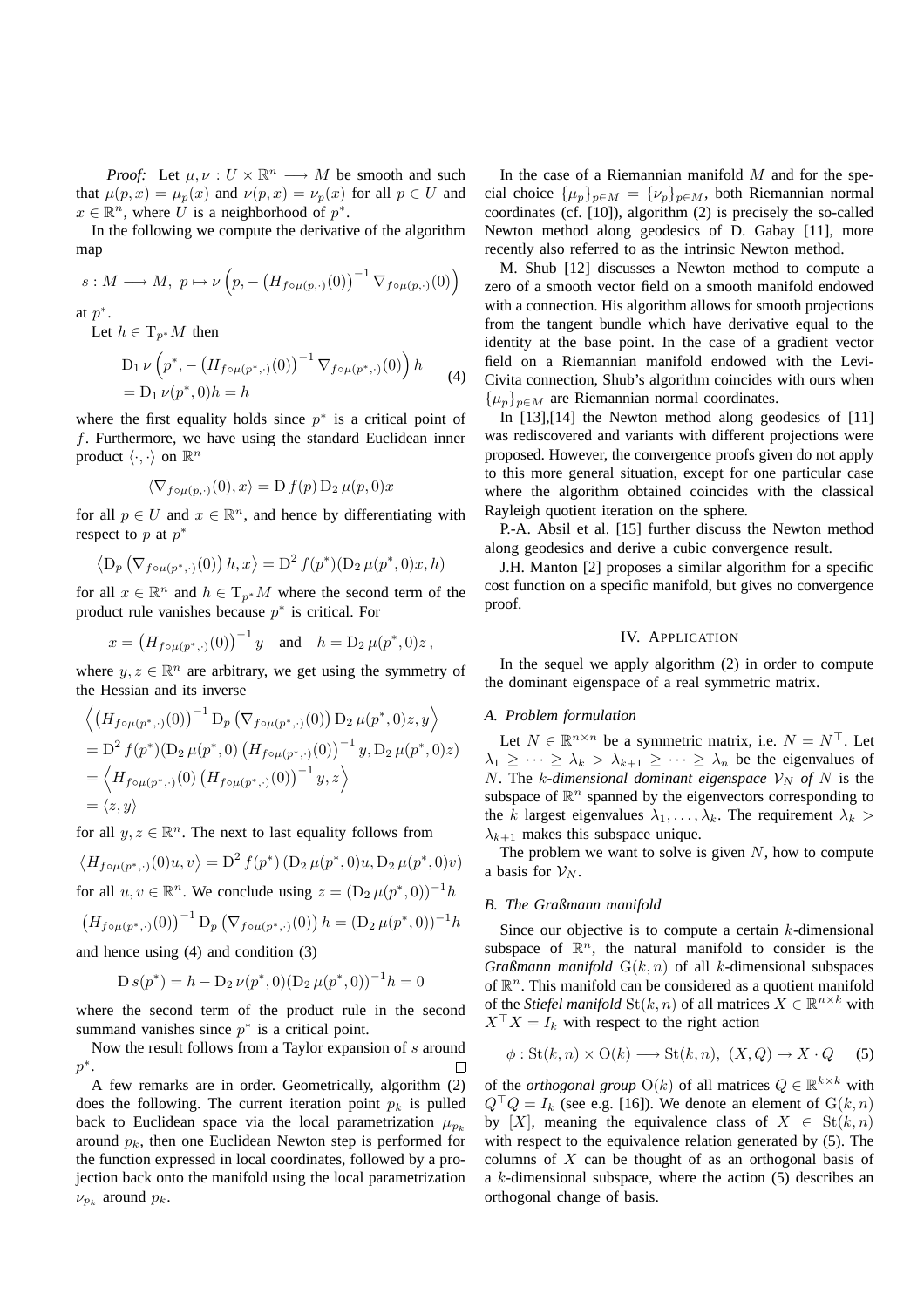The family  $\{\mu_p\}_{p \in G(k,n)}$  of parametrizations is given by

$$
p = \left[Q\begin{pmatrix}I\\0\end{pmatrix}\right], \ \mu_p(Z) = \left[Q \exp\begin{pmatrix}0 & Z\\-Z^{\top} & 0\end{pmatrix}\begin{pmatrix}I\\0\end{pmatrix}\right] \tag{6}
$$

where  $Q \in O(n)$  and  $Z \in \mathbb{R}^{k \times (n-k)}$ . Here we have used the fact that the action of  $O(n)$  on  $St(k, n)$  by left multiplication is transitive. Furthermore, the exponential map  $\exp : \mathfrak{so}(n) \longrightarrow$  $SO(n)$  is a local diffeomorphism around 0 on the subspace

$$
\left\{ \begin{pmatrix} 0 & Z \\ -Z^\top & 0 \end{pmatrix} \middle| Z \in \mathbb{R}^{k \times (n-k)} \right\}
$$

of the Lie algebra  $\mathfrak{so}(n) = \{ \Omega \in \mathbb{R}^{n \times n} | \Omega^{\top} = -\Omega \}$  of all skew-symmetric matrices. Since left multiplication by an invertible matrix is also a local diffeomorphism and  $\exp(0_n)$  =  $I_n$  it follows that  $\mu_p$  is a local diffeomorphism around p with  $D \mu_p(0) = id.$ 

The second family  $\{\nu_p\}_{p \in G(k,n)}$  of parametrizations we consider is given by

$$
p = \left[ Q \begin{pmatrix} I \\ 0 \end{pmatrix} \right], \nu_p(Z) = \left[ QQ_Z \begin{pmatrix} I \\ 0 \end{pmatrix} \right] \tag{7}
$$

.

where  $Q_Z \in O(n)$  comes from the Gram-Schmidt process applied to the columns of

$$
\begin{pmatrix} I & 0 \\ -Z^\top & I \end{pmatrix} \in \mathbb{R}^{n \times n}
$$

Computations similar to those in [17] show that  $D \nu_p(0) = id$ and hence condition (3) is satisfied.

#### *C. The generalized Rayleigh quotient*

It is well known that the global maximum of the *generalized Rayleigh quotient*

$$
f: G(k, n) \longrightarrow \mathbb{R}, [X] \mapsto \text{tr}(X^{\top} N X)
$$
 (8)

is the k-dimensional dominant eigenspace  $\mathcal{V}_N$  with maximum value  $f(V_N) = \lambda_1 + \cdots + \lambda_k$ , see e.g. [16],[18].

An easy computation shows that

$$
\nabla_{f \circ \mu_p}(0) = \begin{pmatrix} 0 & -N_{12} \\ N_{12}^{\top} & 0 \end{pmatrix}
$$
 (9)

and

$$
H_{f \circ \mu_p}(0) Z = \begin{pmatrix} 0 & ZN_{22} - N_{11}Z \\ Z^\top N_{11} - N_{22}Z^\top & 0 \end{pmatrix} (10)
$$

where

$$
Q^{\top} N Q = \begin{pmatrix} N_{11} & N_{12} \\ N_{12}^{\top} & N_{22} \end{pmatrix}.
$$

Hence  $N_{f \circ \mu_p}(0) = - (H_{f \circ \mu_p}(0))^{-1} \nabla_{f \circ \mu_p}(0)$  is given by the solution to the Sylvester equation

$$
ZN_{22} - N_{11}Z = N_{12}. \t\t(11)
$$

*D. The algorithm*

Step 1.   
 Pick 
$$
Q_0 \in O(n)
$$
, corresponding to  $p_0 \in G(k, n)$ , and set  $j = 0$ .

Step 2.

Compute

$$
\begin{pmatrix} N_{11} & N_{12} \\ N_{12} & N_{22} \end{pmatrix} = Q_j^\top N Q_j
$$

Step 3.

Solve the Sylvester equation  $ZN_{22} - N_{11}Z = N_{12}$ for Z.

Step 4.

Orthonormalize the columns of

$$
\begin{pmatrix} I_k & 0 \\ -Z^\top & I_{n-k} \end{pmatrix}
$$

by the Gram-Schmidt process to obtain  $Q_Z$ . Step 5.

Set 
$$
Q_{j+1} = Q_j Q_Z
$$
, set  $j = j + 1$  and goto Step 2.

It follows from Theorem 1 that the first k columns of  $Q_i$ converge quadratically to a basis of  $V_N$  provided  $Q_0$  was chosen properly. An initial guess for  $Q_0$  can for example be computed by applying a steepest ascent method with step size control, see [18], or by exploiting prior knowledge.

#### V. CONCLUSION

We have presented a locally quadratically convergent algorithm to compute a basis for the dominant eigenspace of a real symmetric matrix. Each iteration requires only a finite number of operations, which is in contrast to the algorithms available in the literature. This is due to our choice of the backprojection onto the manifold. We do not need to evaluate matrix exponentials nor do we compute singular value decompositions. Theorem 1 guided us in the choice of the backprojection since it spells out the degree of freedom we have while still preserving local convergence properties. Furthermore, the dimension of the Sylvester equation (11) is smaller than in the algorithms that are available in the literature. This is because we exploit the geometry of the Graßmann manifold instead of working merely in the coordinates of the embedding matrix space.

#### ACKNOWLEDGMENT

The authors would like to thank Uwe Helmke and Jonathan H. Manton for many fruitful discussions. Special thanks go to Mike Shub for sending us a hardcopy of his excellent paper  $[12]$ .

#### **REFERENCES**

[1] R. Adler, J.-P. Dedieu, J. Margulies, M. Martens, and M. Shub, "Newton's method on Riemannian manifolds and a geometric model for the human spine," *IMA J. of Numerical Analysis*, vol. 22, pp. 359–390, 2002.